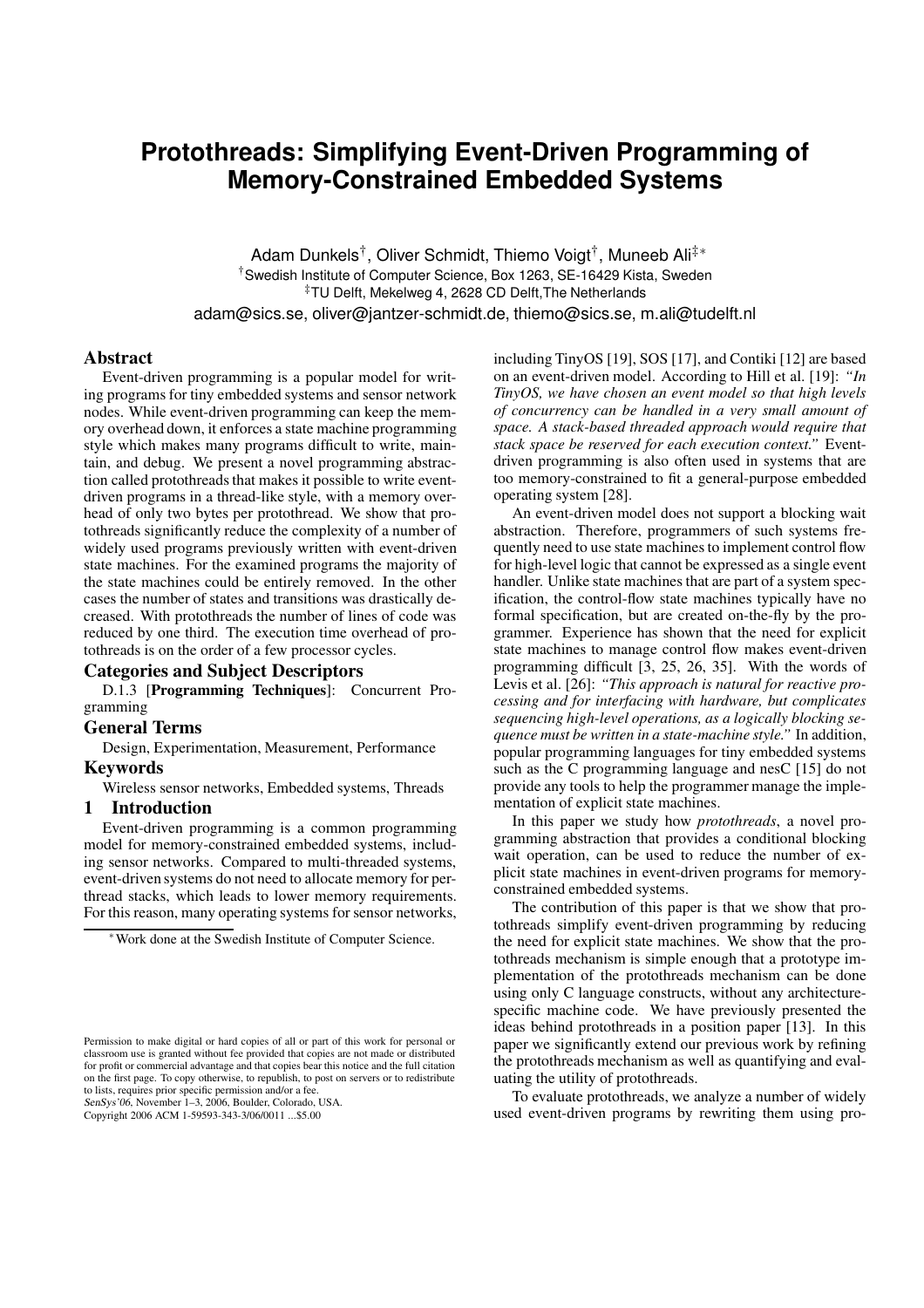tothreads. We use three metrics to quantify the effect of protothreads: the number of explicit state machines, the number of explicit state transitions, and lines of code. Our measurements show that protothreads reduce all three metrics for all the rewritten programs. For most programs the explicit state machines can be entirely removed. For the other programs protothreads significantly reduce the number of states. Compared to a state machine, the memory overhead of protothreads is a single byte. The memory overhead of protothreads is significantly lower than for traditional multithreading. The execution time overhead of protothreads over a state machine is a few processor cycles.

We do not advocate protothreads as a general replacement for state machines. State machines are a powerful tool for designing, modeling, and analyzing embedded systems. They provide a well-founded formalism that allows reasoning about systems and in some cases can provide proofs of the behavior of the system. There are, however, many cases where protothreads can greatly simplify the program without introducing any appreciable memory overhead. Specifically, we have seen many programs for event-driven systems that are based on informally specified state machines. The state machines for those programs are in many cases only visible in the program code and are difficult to extract from the code.

We originally developed protothreads for managing the complexity of explicit state machines in the event-driven uIP embedded TCP/IP stack [10]. The prototype implementations of protothreads presented in this paper are also used in the Contiki operating system [12] and have been used by at least ten different third-party embedded developers for a range of different embedded devices. Examples include an MPEG decoding module for Internet TV-boxes, wireless sensors, and embedded devices collecting data from chargecoupled devices. The implementations have also been ported by others to C++ [30] and Objective C [23].

The rest of the paper is structured as follows. Section 2 describes protothreads and shows a motivating example. In Section 3 we discuss the memory requirements of protothreads. Section 4 shows how state machines can be replaced with protothreads. Section 5 describes how protothreads are implemented and presents a prototype implementation in the C programming language. In Section 6 we evaluate protothreads, followed by a discussion in Section 7. We review of related work in Section 8. Finally, the paper is concluded in Section 9.

# **2 Protothreads**

Protothreads are a novel programming abstraction that provides a conditional blocking wait statement, PT WAIT UNTIL(), that is intended to simplify eventdriven programming for memory-constrained embedded systems. The operation takes a conditional statement and blocks the protothread until the statement evaluates to true. If the conditional statement is true the first time the protothread reaches the PT WAIT UNTIL() the protothread continues to execute without interruption. The PT WAIT UNTIL() condition is evaluated each time the protothread is invoked. The PT WAIT UNTIL() condition can be any conditional statement, including complex Boolean expressions.

A protothread is stackless: it does not have a history of function invocations. Instead, all protothreads in a system run on the same stack, which is rewound every time a protothread blocks.

A protothread is driven by repeated calls to the function in which the protothread runs. Because they are stackless, protothreads can only block at the top level of the function. This means that it is not possible for a regular function called from a protothread to block inside the called function - only explicit PT WAIT UNTIL() statements can block. The advantage of this is that the programmer always is aware of which statements that potentially may block. Nevertheless, it is possible to perform nested blocking by using hierarchical protothreads as described in Section 2.5.

The beginning and the end of a protothread are declared with PT BEGIN and PT END statements. Protothread statements, such as the PT WAIT UNTIL() statement, must be placed between the PT BEGIN and PT END statements. A protothread can exit prematurely with a PT EXIT statement. Statements outside of the PT BEGIN and PT END statements are not part of the protothread and the behavior of such statements are undefined.

Protothreads can be seen as a combination of events and threads. From threads, protothreads have inherited the blocking wait semantics. From events, protothreads have inherited the stacklessness and the low memory overhead. The blocking wait semantics allow linear sequencing of statements in event-driven programs. The main advantage of protothreads over traditional threads is that protothreads are very lightweight: a protothread does not require its own stack. Rather, all protothreads run on the same stack and context switching is done by stack rewinding. This is advantageous in memory constrained systems, where a thread's stack might use a large part of the available memory. For example, a thread with a 200 byte stack running on an MS430F149 microcontroller uses almost 10% of the entire RAM. In contrast, the memory overhead of a protothread is as low as two bytes per protothread and no additional stack is needed.

# **2.1 Scheduling**

The protothreads mechanism does not specify any specific method to invoke or schedule a protothread; this is defined by the system using protothreads. If a protothread is run on top of an underlying event-driven system, the protothread is scheduled whenever the event handler containing the protothread is invoked by the event scheduler. For example, application programs running on top of the event-driven uIP TCP/IP stack are invoked both when a TCP/IP event occurs and when the application is periodically polled by the TCP/IP stack. If the application program is implemented as a protothread, this protothread is scheduled every time uIP calls the application program.

In the Contiki operating system, processes are implemented as protothreads running on top of the event-driven Contiki kernel. A process' protothread is invoked whenever the process receives an event. The event may be a message from another process, a timer event, a notification of sensor input, or any other type of event in the system. Processes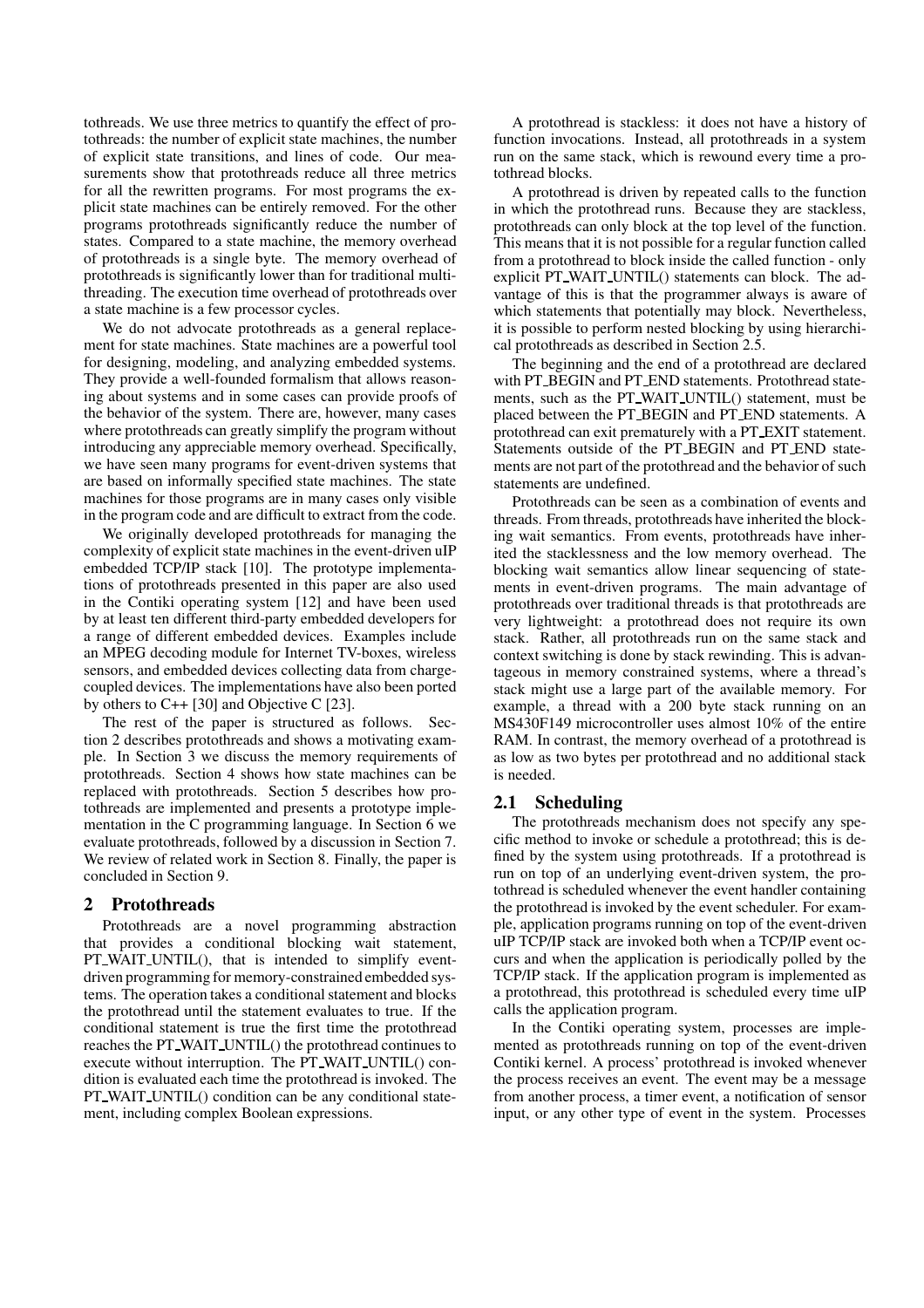| state: $\{ON, WAITING, OFF\}$            |
|------------------------------------------|
| radio wake eventhandler:                 |
| if (state = $ON$ )                       |
| <b>if</b> (expired(timer))               |
| timer $\leftarrow$ $t_{sleep}$           |
| <b>if</b> (not communication complete()) |
| state $\leftarrow$ <i>WAITING</i>        |
| wait timer $\leftarrow t_{wait max}$     |
| else                                     |
| radio_off()                              |
| state $\leftarrow$ OFF                   |
| elseif $(state = WAITING)$               |
| if (communication_complete() or          |
| expired(wait_timer))                     |
| state $\leftarrow$ OFF                   |
| radio off()                              |
| elseif (state = $OFF$ )                  |
| <b>if</b> (expired(timer))               |
| radio on()                               |
| state $\leftarrow$ ON                    |
| timer $\leftarrow$ t <sub>awake</sub>    |

**Figure 1. The radio sleep cycle implemented with events, in pseudocode.**

may wait for incoming events using the protothread conditional blocking statements.

The protothreads mechanism does not specify how memory for holding the state of a protothread is managed. As with the scheduling, the system using protothreads decides how memory should be allocated. If the system will run a predetermined amount of protothreads, memory for the state of all protothreads can be statically allocated in advance. Memory for the state of a protothread can also be dynamically allocated if the number of protothreads is not known in advance. In Contiki, the memory for the state of a process' protothread is held in the process control block. Typically, a Contiki program statically allocates memory for its process control blocks.

In general, protothreads are reentrant. Multiple protothreads can be running the same piece of code as long as each protothread has its own memory for keeping state.

#### **2.2 Protothreads as Blocking Event Handlers**

Protothreads can be seen as blocking event handlers in that protothreads can run on top of an existing event-based kernel, without modifications to the underlying event-driven system. Protothreads running on top of an event-driven system can use the PT WAIT UNTIL() statement to block conditionally. The underlying event dispatching system does not need to know whether the event handler is a protothread or a regular event handler.

In general, a protothread-based implementation of a program can act as a drop-in replacement a state machine-based implementation without any modifications to the underlying event dispatching system.

## **2.3 Example: Hypothetical MAC Protocol**

To illustrate how protothreads can be used to replace state machines for event-driven programming, we consider a hypothetical energy-conserving sensor network MAC protocol.



**Figure 2. The radio sleep cycle implemented with protothreads, in pseudocode.**

One of the tasks for a sensor network MAC protocol is to allow the radio to be turned off as often as possible in order to reduce the overall energy consumption of the device. Many MAC protocols therefore have scheduled sleep cycles when the radio is turned off completely.

The hypothetical MAC protocol used here is similar to the T-MAC protocol [34] and switches the radio on and off at scheduled intervals. The mechanism is depicted in Figure 3 and can be specified as follows:

- 1. Turn radio on.
- 2. Wait until  $t = t_0 + t_{awake}$ .
- 3. Turn radio off, but only if all communication has completed.
- 4. If communication has not completed, wait until it has completed or  $t = t_0 + t_{awake} + t_{wait\_max}$ .
- 5. Turn the radio off. Wait until  $t = t_0 + t_{\text{awake}} + t_{\text{sleep}}$ .
- 6. Repeat from step 1.

To implement this protocol in an event-driven model, we first need to identify a set of states around which the state machine can be designed. For this protocol, we can quickly identify three states: ON – the radio is on, WAITING – waiting for remaining communication to complete, and OFF – the radio is off. Figure 4 shows the resulting state machine, including the state transitions.

To implement this state machine, we use an explicit state variable, state, that can take on the values ON, WAITING, and OFF. We use an **if** statement to perform different actions depending on the value of the state variable. The code is



**Figure 3. Hypothetical sensor network MAC protocol.**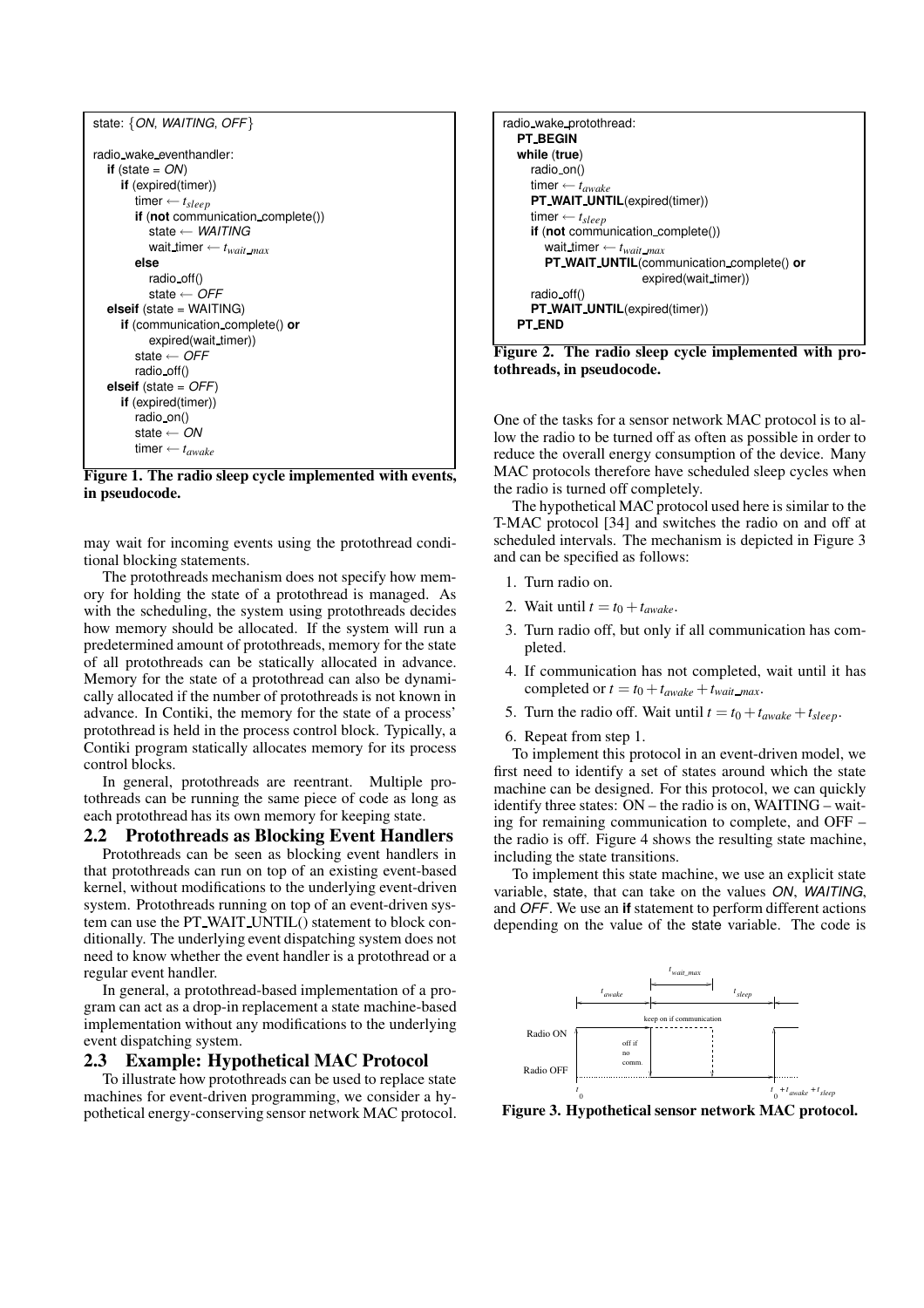

**Figure 4. State machine realization of the radio sleep cycle of the example MAC protocol.**

placed in an event handler function that is called whenever an event occurs. Possible events in this case are an expiration of a timer and the completion of communication. To simplify the code, we use two separate timers, timer and wait timer, to keep track of the elapsed time. The resulting pseudocode is shown in Figure 1.

We note that this simple mechanism results in a fairly large amount of code. The code that controls the state machine constitutes more than one third of the total lines of code. Also, the six-step structure of the mechanism is not immediately evident from the code.

When implementing the radio sleep cycle mechanism with protothreads we can use the PT\_WAIT\_UNTIL() statement to wait for the timers to expire. Figure 2 shows the resulting pseudocode code. We see that the code is shorter than the event-driven version from Figure 1 and that the code more closely follows the specification of the mechanism.

# **2.4 Yielding Protothreads**

Experience with rewriting event-driven state machines to protothreads revealed the importance of an unconditional blocking wait, PT YIELD(). PT YIELD() performs an single unconditional blocking wait that temporarily blocks the protothread until the next time the protothread is invoked. At the next invocation the protothread continues executing the code following the PT YIELD() statement.

With the addition of the PT YIELD() operation, protothreads are similar to stackless coroutines, much like cooperative multi-threading is similar to stackful coroutines.

# **2.5 Hierarchical Protothreads**

While many programs can be readily expressed with a single protothread, more complex operations may need to be decomposed in a hierarchical fashion. Protothreads support this through an operation, PT SPAWN(), that initializes a child protothread and blocks the current protothread until the child protothread has either ended with PT END or exited with PT EXIT. The child protothread is scheduled by the parent protothread; each time the parent protothread is invoked by the underlying system, the child protothread is invoked through the PT SPAWN() statement. The memory for the state of the child protothread typically is allocated in a local variable of the parent protothread.

As a simple example of how hierarchical protothreads work, we consider a hypothetical data collection protocol that runs in two steps. The protocol first propagates data interest messages through the network. It then continues to propagate data messages back to where the interest messages came from. Both interest messages and data messages are transmitted in a reliable way: messages are retransmitted until an acknowledgment message is received.



**Figure 5. Hypothetical data collection protocol implemented with hierarchical protothreads, in pseudocode.**

Figure 5 shows this protocol implemented using hierarchical protothreads. The program consists of a main protothread, data collection protocol, that invokes a child protothread, reliable send, to do transmission of the data.

## **2.6 Local Continuations**

Local continuations are the low-level mechanism that underpins protothreads. When a protothread blocks, the state of the protothread is stored in a local continuation. A local continuation is similar to ordinary continuations[31] but, unlike a continuation, a local continuation does not capture the program stack. Rather, a local continuation only captures the state of execution inside a single function. The state of execution is defined by the continuation point in the function where the program is currently executing and the values of the function's local variables. The protothreads mechanism only requires that those variables that are actually used across a blocking wait to be stored. However, the current Cbased prototype implementations of local continuations depart from this and do not store any local variables.

A local continuation has two operations: *set* and *resume*. When a local continuation is *set*, the state of execution is stored in the local continuation. This state can then later be restored with the *resume* operation. The state captured by a local continuation does not include the history of functions that have called the function in which the local continuation was *set*. That is, the local continuation does not contain the stack, but only the state of the current function.

A protothread consists of a function and a single local continuation. The protothread's local continuation is *set* before each PT WAIT UNTIL() statement. If the condition is false and the wait is to be performed, the protothread is suspended by returning control to the function that invoked the protothread's function. The next time the protothread func-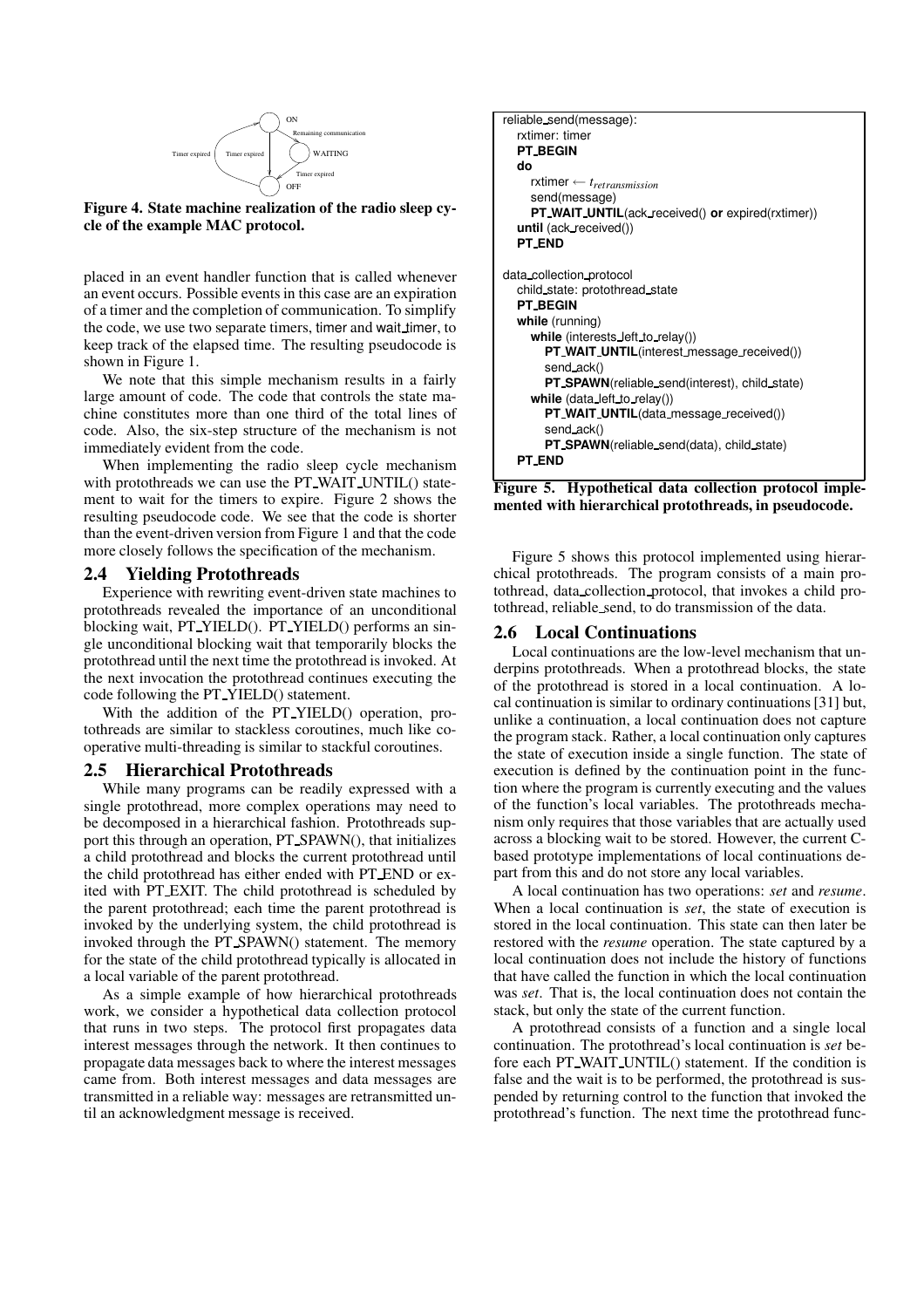

**Figure 6. The stack memory requirements for three event handlers, the three event handlers rewritten with protothreads, and the equivalent functions running in three threads. Event handlers and protothreads run on the same stack, whereas each thread runs on a stack of its own.**

tion is invoked, the protothread *resumes* the local continuation. This effectively causes the program to execute a jump to the conditional blocking wait statement. The condition is reevaluated and either blocks or continues its execution.

#### **3 Memory Requirements**

Programs written with an event-driven state machine need to store the state of the state machine in a variable in memory. The state can be stored in a single byte unless the state machine has more than 256 states. While the actual program typically stores additional state as program variables, the single byte needed for storing the explicit state constitutes the memory overhead of the state machine. The same program written with protothreads also needs to store the same program variables, and will therefore require exactly the same amount memory as the state machine implementation. The only additional memory overhead is the size of the continuation point. For the prototype C-based implementations, the size of the continuation point is two bytes on the MSP430 and three bytes for the AVR.

In a multi-threading system each thread requires its own stack. Typically, in memory-constrained systems this memory must be statically reserved for the thread and cannot be used for other purposes, even when the thread is not currently executing. Even for systems with dynamic stack memory allocation, thread stacks usually are over-provisioned because of the difficulties of predicting the maximum stack usage of a program, For example, the default stack size for one thread in the Mantis system [2] is 128 bytes, which is a large part of the memory in a system with a few kilobytes of RAM.

In contrast to multi-threading, for event-driven state machines and protothreads all programs run on the same stack. The minimum stack memory requirement is therefore the same as the maximum stack usage of all programs. The minimum memory requirement for stacks in a multi-threaded system, however, is the sum of the maximum stack usage of all threads. This is illustrated in Figure 6.

# **4 Replacing State Machines with Protothreads**

We analyzed a number of existing event-driven programs and found that most control-flow state machines could be decomposed to three primitive patterns: sequences, iterations, and selections. While our findings hold for a number

of memory-constrained sensor network and embedded programs, our findings are not new in general; Behren et al. [35] found similar results when examining several event-driven systems. Figure 7 shows the three primitives. In this section, we show how these state machine primitives map onto protothread constructs and how those can be used to replace state machines.

Figures 8 and 9 show how to implement the state machine patterns with protothreads. Protothreads allow the programmer to make use of the control structures provided by the programming language: the selection and iteration patterns map onto **if** and **while** statements.

To rewrite an event-driven state machine with protothreads, we first analyse the program to find its state machine. We then map the state machine patterns from Figure 7 onto the state machine from the event-driven program. When the state machine patterns have been identified, the program can be rewritten using the code patterns in Figures 8 and 9.

As an illustration, Figure 10 shows the state machine from the radio sleep cycle of the example MAC protocol in Section 2.3, with the iteration and sequence state machine patterns identified. From this analysis the protothreads-based code in Figure 2 can be written.

#### **5 Implementation**

We have developed two prototype implementations of protothreads that use only the C preprocessor. The fact that the implementations only depend on the C preprocessor adds the benefit of full portability across all C compilers and of not requiring extra tools in the compilation tool chain. However, the implementations depart from the protothreads mechanism in two important ways: automatic local variables are not saved across a blocking wait statement and C switch and case statements cannot be freely intermixed with protothread-based code. These problems can be solved by implementing protothreads as a special precompiler or by integrating protothreads into existing preprocessor-based languages and C language extensions such as nesC [15].

## **5.1 Prototype C Preprocessor Implementations**

In the prototype C preprocessor implementation of protothreads the protothread statements are implemented as C preprocessor macros that are shown in Figure 11. The protothread operations are a very thin layer of code on top of the local continuation mechanism. The *set* and *resume* operations of the local continuation are implemented as an LC SET() and the an LC RESUME() macro. The prototype implementations of LC SET() and LC RESUME() depart from the mechanism specified in Section 2.6 in that auto-



**Figure 7. Two three primitive state machines: a) sequence, b) iteration, c) selection.**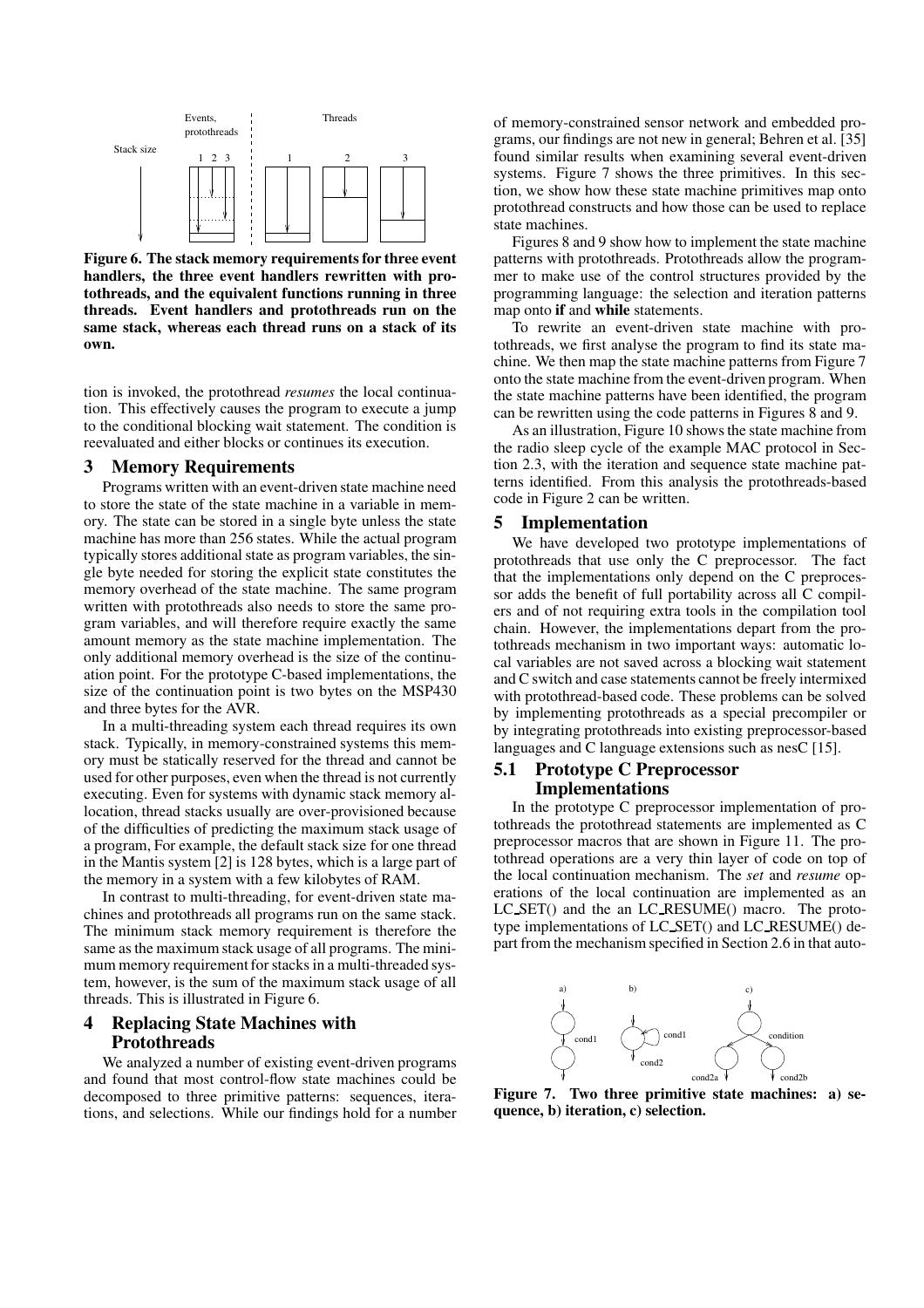

**Figure 8. Pseudocode implementation of the sequence and iteration patterns with protothreads.**



**Figure 9. Pseudocode implementation of the selection pattern with a protothread.**

matic variables are not saved, but only the continuation point of the function.

The PT BEGIN() statement, which marks the start of a protothread, is implemented with a single LC RESUME() statement. When a protothread function is invoked, the LC RESUME() statement will resume the local continuation stored in the protothread's state structure, thus performing an unconditional jump to the last place where the local continuation was set. The resume operation will not perform the jump the first time the protothread function is invoked.

The PT WAIT UNTIL() statement is implemented with a LC\_SET() operation followed by an if statement that performs an explicit return if the conditional statement evaluates to false. The returned value lets the caller know that the protothread blocked on a PT WAIT UNTIL() statement. PT\_END() and PT\_EXIT() immediately return to the caller.

To implement yielding protothreads, we need to change the implementation of PT BEGIN() and PT END() in ad-



**Figure 10. The state machine from the example radio sleep cycle mechanism with the iteration and sequence patterns identified.**

| struct pt { $lc_t$ $lc$ };                   |                            |
|----------------------------------------------|----------------------------|
| #define PT WAITING 0                         |                            |
| #define PT EXITED<br>$\overline{1}$          |                            |
| #define PT ENDED 2                           |                            |
| #define PT_INIT(pt)                          | $LC$ INIT( $pt$ -> $lc$ )  |
| #define PT_BEGIN(pt)                         | $LC$ _RESUME $(pt->lc)$    |
| #define PT_END(pt)                           | $LC$ END ( $pt$ -> $lc$ ); |
|                                              | return PT ENDED            |
| #define PT_WAIT_UNTIL(pt, c) LC_SET(pt->lc); |                            |
|                                              | if(!(c))                   |
|                                              | return PT_WAITING          |
| #define PT_EXIT(pt)                          | return PT EXITED           |
|                                              |                            |

**Figure 11. C preprocessor implementation of the main protothread operations.**

| #define PT_BEGIN(pt) { | int yielded = $1$ ;                                   |
|------------------------|-------------------------------------------------------|
| #define PT_YIELD(pt)   | $LC$ RESUME ( $pt$ -> $lc$ )<br>yielded = $0$ ;       |
| #define PT_END(pt)     | PT_WAIT_UNTIL(pt, yielded)<br>$LC$ $END$ $(pt->lc)$ ; |
|                        | return PT ENDED; }                                    |

**Figure 12. Implementation of the PT YIELD() operation and the updated PT BEGIN() and PT END() statements.**

dition to implementing PT YIELD(). The implementation of PT YIELD() needs to test whether the protothread has yielded or not. If the protothread has yielded once, then the protothread should continue executing after the PT YIELD() statement. If the protothread has not yet yielded, it should perform a blocking wait. To implement this, we add an automatic variable, which we call yielded for the purpose of this discussion, to the protothread. The yielded variable is initialized to one in the PT BEGIN() statement. This ensures that the variable will be initialized every time the protothread is invoked. In the implementation of PT YIELD(), we set the variable to zero, and perform a PT WAIT UNTIL() that blocks until the variable is nonzero. The next time the protothread is invoked, the conditional statement in the PT WAIT UNTIL() is reevaluated. Since the yielded variable now has been reinitialized to one, the PT WAIT UNTIL() statement will not block. Figure 12 shows this implementation of PT YIELD() and the updated PT BEGIN() and PT END() statements.

The implementation of PT SPAWN(), which is used to implement hierarchical protothreads, is shown in Figure 13. It initializes the child protothread and invokes it every time the current protothread is invoked. The PT WAIT UNTIL() blocks until the child protothread has exited or ended.

We now discuss how the local continuation functions LC SET() and LC RESUME() are implemented.

```
#define PT_SPAWN(pt, child, thread)
       PT_INIT(child); \
        PT_WAIT_UNTIL(pt, thread != PT_WAITING)
```
**Figure 13. Implementation of the PT SPAWN() operation**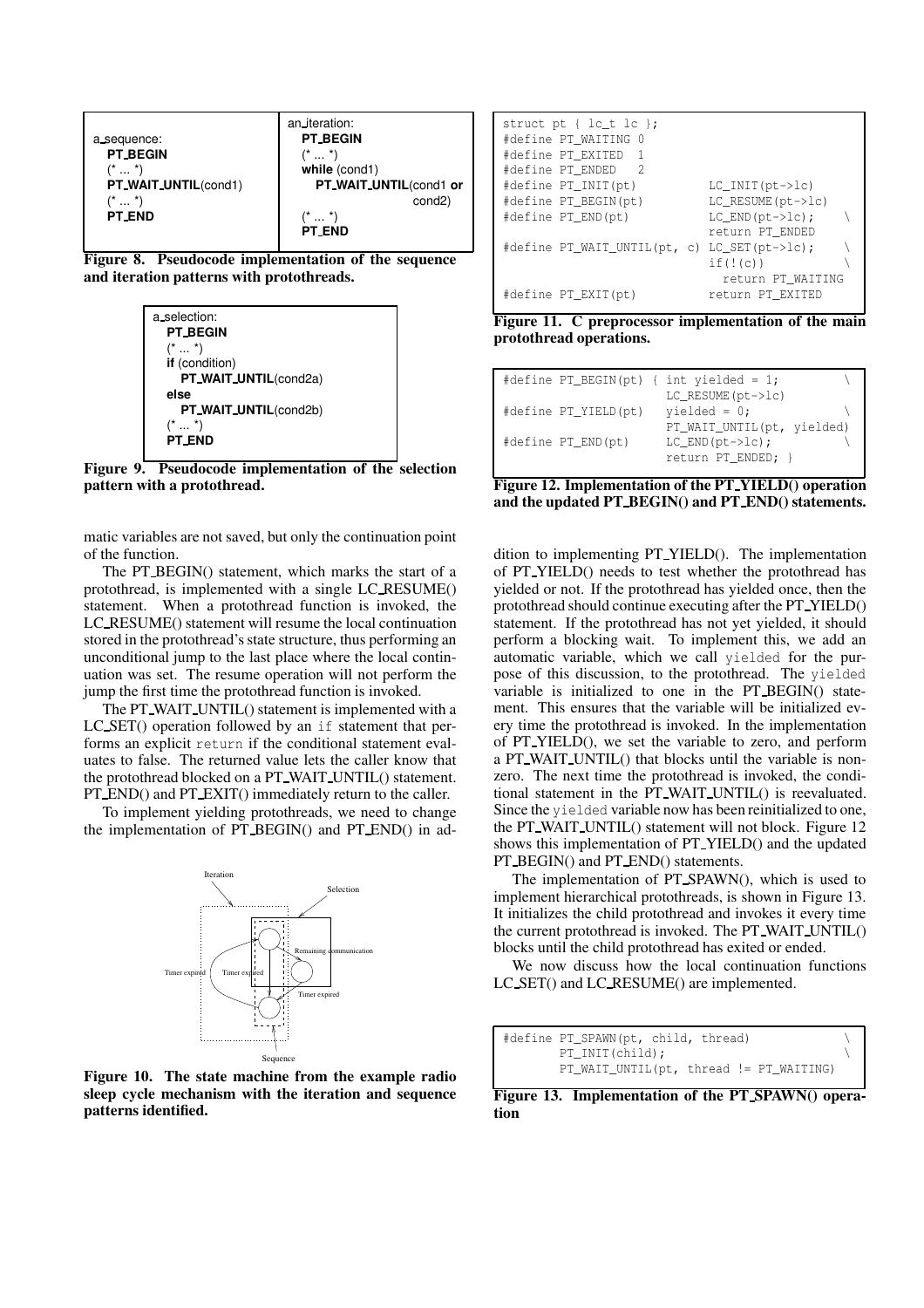```
typedef void * lc_t;
#define LC_INIT(c) c = NULL
#define LC_RESUME(c) if(c) goto *c
#define LC_SET(c) { __label__ r; r: c = &&r; }
#define LC_END(c)
```
**Figure 14. Local continuations implemented with the GCC labels-as-values C extension.**

```
typedef unsigned short lc t;
#define LC_INIT(c) c = 0#define LC_RESUME(c) switch(c) { case 0:
\# \text{define LC\_SET}(c)   c = \_LINE<sub>_;</sub> case \_LINE_;
#define LC_END(c) }
```
**Figure 15. Local continuations implemented with the C switch statement.**

## *5.1.1 GCC C Language Extensions*

The widely used GCC C compiler provides a special C language extension that makes the implementation of the local continuation operations straightforward. The C extension, called labels-as-values, makes it possible to save the address of a C label in a pointer. The C goto statement can then be used to jump to the previously captured label. This use of the goto operation is very similar to the unconditional jump most machine code instruction sets provide.

With the labels-as-values C extension, a local continuation simply is a pointer. The *set* operation takes the address of the code executing the operation by creating a C label and capturing its address. The *resume* operation resumes the local continuation with the C goto statement, but only if the local continuation previously has been *set*. The implementation of local continuations with C macros and the labelsas-values C language extension is shown in Figure 14. The  $LC$  SET() operation uses the GCC  $\_\$ label  $\_\$ extension to declare a C label that is local in scope. It then defines the label and stores the address of the label in the local continuation by using the GCC double-ampersand extension.

# *5.1.2 C Switch Statement*

The main problem with the GCC C extension-based implementation of local continuations is that it only works with a single C compiler: GCC. We next show an implementation using only standard ANSI C constructs which uses the C switch statement in a non-obvious way.

Figure 15 shows local continuations implemented using the C switch statement. LC RESUME() is an open switch statement, with a case 0: immediately following it. The case 0: makes sure that the code after the LC RESUME() statement is always executed when the local continuation has been initialized with LC\_INIT(). The implementation of LC\_SET() uses the standard \_LINE \_ macro. This macro expands to the line number in the source code at which the LC SET() macro is used. The line number is used as a unique identifier for each LC SET() statement. The implementation of LC END() is a single right curly bracket that closes the switch statement opened by LC RESUME().

To better illustrate how the C switch-based implementation works, Figure 16 shows how a short protothreads-based

| 1 int sender(pt) {                                                                                                                                                                                                                                                                                                        | $int sender(pt)$ { |
|---------------------------------------------------------------------------------------------------------------------------------------------------------------------------------------------------------------------------------------------------------------------------------------------------------------------------|--------------------|
| 2<br>PT BEGIN(pt);                                                                                                                                                                                                                                                                                                        | $switch(pt->lc)$ { |
| 3                                                                                                                                                                                                                                                                                                                         | case 0:            |
| 4<br>$\frac{1}{2}$ $\frac{1}{2}$                                                                                                                                                                                                                                                                                          | $/* \dots */$      |
| 5<br>do {                                                                                                                                                                                                                                                                                                                 | do {               |
| 6                                                                                                                                                                                                                                                                                                                         | $pt->lc = 8;$      |
| 7<br>PT_WAIT_UNTIL(pt,                                                                                                                                                                                                                                                                                                    | case 8:            |
| 8<br>$cond1)$ ;                                                                                                                                                                                                                                                                                                           | if (!cond1)        |
| 9                                                                                                                                                                                                                                                                                                                         | return PT WAITING; |
| 10<br>} while(cond);                                                                                                                                                                                                                                                                                                      | } while(cond);     |
| 11<br>$\frac{1}{2}$ $\frac{1}{2}$ $\frac{1}{2}$ $\frac{1}{2}$ $\frac{1}{2}$ $\frac{1}{2}$ $\frac{1}{2}$ $\frac{1}{2}$ $\frac{1}{2}$ $\frac{1}{2}$ $\frac{1}{2}$ $\frac{1}{2}$ $\frac{1}{2}$ $\frac{1}{2}$ $\frac{1}{2}$ $\frac{1}{2}$ $\frac{1}{2}$ $\frac{1}{2}$ $\frac{1}{2}$ $\frac{1}{2}$ $\frac{1}{2}$ $\frac{1}{2}$ | $/* \dots */$      |
| 12.<br>$PT$ _END(pt);                                                                                                                                                                                                                                                                                                     |                    |
| 13                                                                                                                                                                                                                                                                                                                        | return PT ENDED;   |
| 14                                                                                                                                                                                                                                                                                                                        |                    |
|                                                                                                                                                                                                                                                                                                                           |                    |

**Figure 16. Expanded C code with local continuations implemented with the C switch statement.**

program is expanded by the C preprocessor. We see that the resulting code is fairly similar to how the explicit state machine was implemented in Figure 1. However, when looking closer at the expanded C code, we see that the case  $8:$  statement on line 7 appears inside the do-while loop, even though the switch statement appears outside of the do-while loop. This does seem surprising at first, but is in fact valid ANSI C code. This use of the switch statement is likely to first have been publicly described by Duff as part of Duff's Device [8]. The same technique has later been used by Tatham to implement coroutines in C [33].

# **5.2 Memory Overhead**

The memory required for storing the state of a protothread, implemented either with the GCC C extension or the C switch statement, is two bytes; the C switch statementbased implementation requires two bytes to store the 16 bit line number identifier of the local continuation. The C extension-based implementation needs to store a pointer to the address of the local continuation. The size of a pointer is processor-dependent but on the MSP430 a pointer is 16 bits, resulting in a two byte memory overhead. A pointer on the AVR is 24 bits, resulting in three bytes of memory overhead. However, the memory overhead is an artifact of the prototype implementations; a precompiler-based implementation would reduce the overhead to one byte.

# **5.3 Limitations of the Prototype Implementations**

The two implementations of the local continuation mechanism described above introduce the limitation that automatic variables are not saved across a blocking wait. The C switch-based implementation also limits the use of the C switch statement together with protothread statements.

#### *5.3.1 Automatic Variables*

In the C-based prototype implementations, automatic variables—variables with function-local scope that are automatically allocated on the stack—are not saved in the local continuation across a blocking wait. While automatic variables can still be used inside a protothread, the contents of the variables must be explicitly saved before executing a wait statement. Many C compilers, including GCC, detect if auto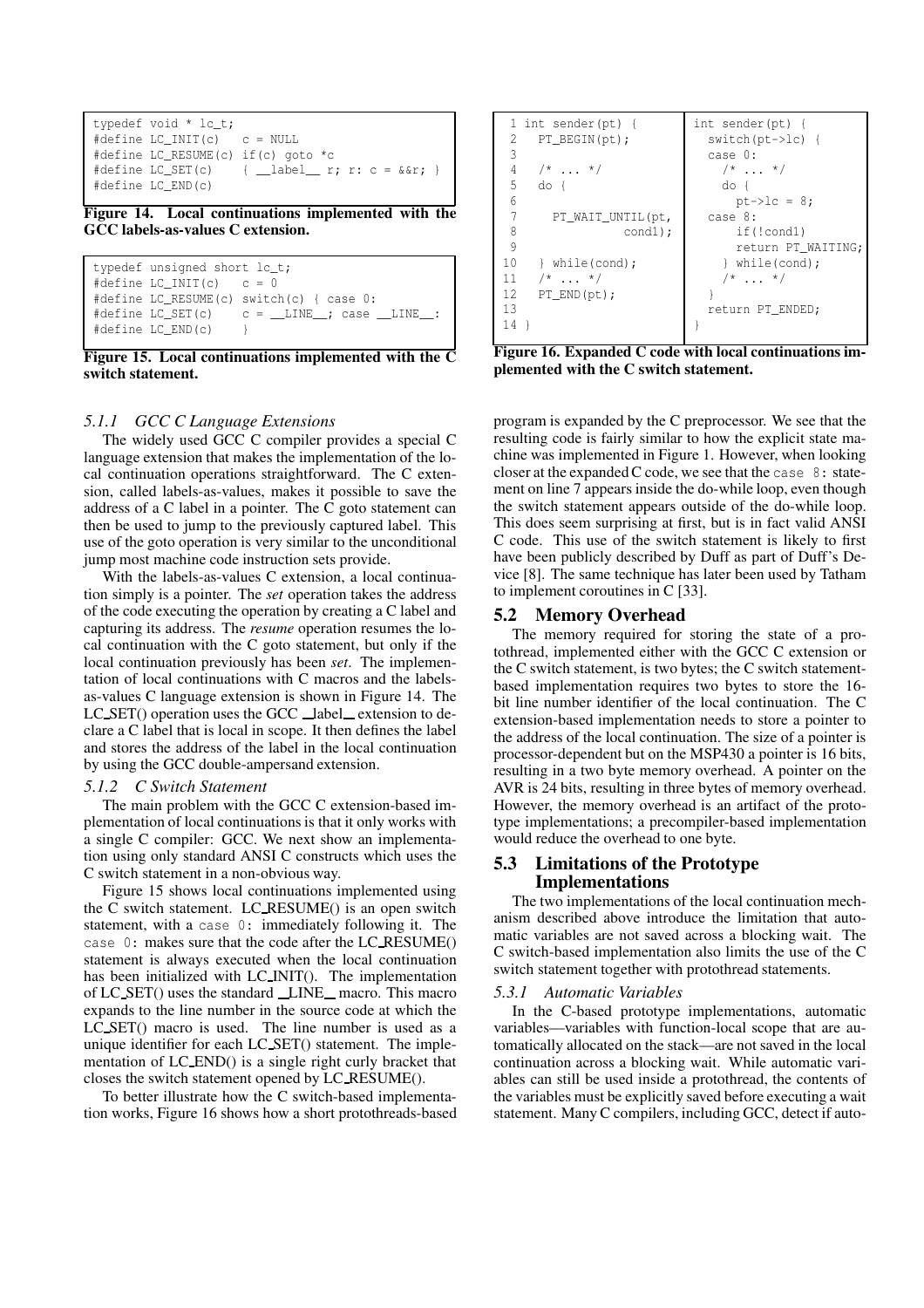matic local variables are used across a blocking protothreads statement and issues a warning message.

While automatic variables are not preserved across a blocking wait, static local variables are preserved. Static local variables are variables that are local in scope but allocated in the data section of the memory rather than on the stack. Since static local variables are not placed on the stack, they are not affected by the use of blocking protothreads statements. For functions that do not need to be reentrant, static local variables allow the programmer to use local variables inside the protothread.

For reentrant protothreads, the limitation on the use of automatic variables can be handled by using an explicit state object, much in the same way as is commonly done in purely event-driven programs. It is, however, the responsibility of the programmer to allocate and maintain such a state object.

## *5.3.2 Constraints on Switch Constructs*

The implementation of protothreads using the C switch statements imposes a restriction on programs using protothreads: programs cannot utilize switch statements together with protothreads. If a switch statement is used by the program using protothreads, the C compiler will in some cases emit an error, but in most cases the error is not detected by the compiler. This is troublesome as it may lead to unexpected run-time behavior which is hard to trace back to an erroneous mixture of one particular implementation of protothreads and switch statements. We have not yet found a suitable solution for this problem other than using the GCC C extension-based implementation of protothreads.

## *5.3.3 Possible C Compiler Problems*

It could be argued that the use of a non-obvious, though standards-compliant, C construct can cause problems with the C compiler because the nested switch statement may not be properly tested. We have, however, tested protothreads on a wide range of C compilers and have only found one compiler that was not able to correctly parse the nested C construct. In this case, we contacted the vendor who was already aware of the problem and immediately sent us an updated version of the compiler. We have also been in touch with other C compiler vendors, who have all assured us that protothreads work with their product.

#### **5.4 Alternative Approaches**

In addition to the implementation techniques described above, we examine two alternative implementation approaches: implementation with assembly language and with the C language functions setjmp and longjmp.

# *5.4.1 Assembly Language*

We have found that for some combinations of processors and C compilers it is possible to implement protothreads and local continuations by using assembly language. The *set* of the local continuations is then implemented as a C function that captures the return address from the stack and stores it in the local continuation, along with any callee save registers. Conversely, the *resume* operation would restore the saved registers from the local continuation and perform an unconditional jump to the address stored in the local continuation. The obvious problem with this approach is that it requires a porting effort for every new processor and C compiler. Also,

since both a return address and a set of registers need to be stored in the local continuation, its size grows. However, we found that the largest problem with this approach is that some C compiler optimizations will make the implementation difficult. For example, we were not able to produce a working implementation with this method for the Microsoft Visual C++ compiler.

# *5.4.2 With C setjmp and longjmp Functions*

While it at first seems possible to implement the local continuation operations with the setjmp and longjmp functions from the standard C library, we have seen that such an implementation causes subtle problems. The problem is because the setjmp and longjmp function store and restore the stack pointer, and not only the program counter. This causes problems when the protothread is invoked through different call paths since the stack pointer is different with different call paths. The *resume* operation would not correctly resume a local continuation that was *set* from a different call path.

We first noticed this when using protothreads with the uIP TCP/IP stack. In uIP application protothreads are invoked from different places in the TCP/IP code depending on whether or not a TCP retransmission is to take place.

#### *5.4.3 Stackful Approaches*

By letting each protothread run on its own stack it would be possible to implement the full protothread mechanism, including storage of automatic variables across a blocking wait. With such an implementation the stack would be switched to the protothread's own stack by the PT BEGIN operation and switched back when the protothread blocks or exits. This approach could be implemented with a coroutine library or the multi-threading library of Contiki. However, this implementation would result in a memory overhead similar to that of multi-threading because each invocation of a protothread would require the same amount of stack memory as the equivalent protothread running in a thread of its own due to the stack space required by functions called from within the protothread.

Finally, a promising alternative method is to store a copy the stack frame of the protothread function in the local continuation when the protothread blocks. This saves all automatic variables of the protothread function across a blocking wait, including variables that are not used after the blocking wait. Since all automatic variables are saved, this approach have a higher memory overhead. Furthermore, this approach requires both C compiler-specific and CPU architecturespecific code, thus reducing the portability of the implementation. However, the extra porting effort may be outweighed by the benefits of storing automatic variables across blocking waits. We will continue to pursue this as future work.

#### **6 Evaluation**

To evaluate protothreads we first measure the reduction in code complexity that protothreads provide by reimplementing a set of event-driven programs with protothreads and measure the complexity of the resulting code. Second, we measure the memory overhead of protothreads compared to the memory overhead of an event-driven state machine. Third, we compare the execution time overhead of protothreads with that of event-driven state machines.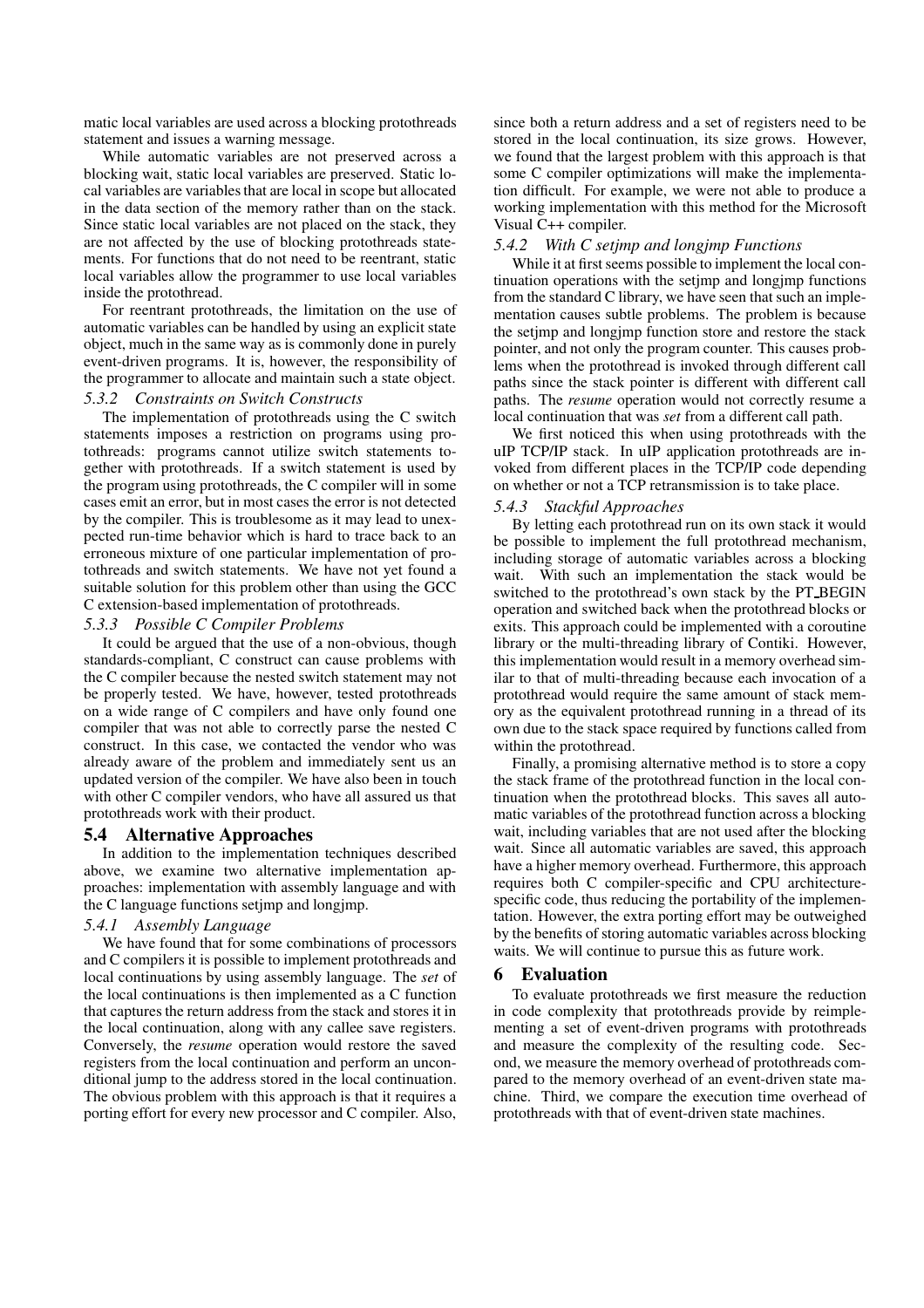#### **6.1 Code Complexity Reduction**

To measure the code complexity reduction of protothreads we reimplement parts of a number of event-driven applications with protothreads: XNP [20], the previous default over-the-air programming program from TinyOS; the buffer management module of TinyDB [27], a database engine for TinyOS; radio protocol drivers for the Chipcon CC1000 and RF Monolithics TR1001 radio chips; the SMTP client in the uIP embedded TCP/IP stack and a code propagation program from the Contiki operating system. The state machines in XNP, TinyDB, and the CC1000 drivers were rewritten by applying the method for replacing state machines with protothreads from Section 4 whereas the TR1001 driver, the uIP SMTP client and the Contiki code propagation were rewritten from scratch.

We use three metrics to measure the complexity of the programs we reimplemented with protothreads: the number of explicit states, the number of explicit state transitions, as well as the lines of code of the reimplemented functions.

All reimplemented programs consist of complex state machines. Using protothreads, we were able to entirely remove the explicit state machines for most programs. For all programs, protothreads significantly reduce the number of state transitions and lines of code.

The reimplemented programs have undergone varying amounts of testing. The Contiki code propagation, the TR1001 low-level radio driver, and the uIP SMTP client are well tested and are currently used on a daily basis in live systems, XNP and TinyDB have been verified to be working but not heavily tested, and the CC1000 drivers have been tested and run in simulation.

Furthermore, we have anecdotal evidence to support our hypothesis that protothreads are an alternative to state machines for embedded software development. The protothreadsimplementations have forsome time been available as open source on our web page [9]. We know that at least ten embedded systems developers have successfully used protothreads to replace state machines for embedded software development. Also, our protothreads code have twice been recommended by experienced embedded developers in Jack Ganssle's embedded development newsletter [14].

*6.1.1 XNP*

XNP [20] is one of the in-network programming protocols used in TinyOS [19]. XNP downloads a new system image to a sensor node and writes the system image to the flash memory of the device. XNP is implemented on top of the event-driven TinyOS. Therefore, any operations in XNP that would be blocking in a threaded system have to be implemented as state machines. We chose XNP because it is a relatively complex program implemented on top of an eventdriven system. The implementation of XNP has previously been analyzed by Jeong [20], which assisted us in our analysis. The implementation of XNP consists of a large switch statement with 25 explicit states, encoded as defined constants, and 20 state transitions. To analyze the code, we identified the state transitions from manual inspection of the code inside the switch statement.

Since the XNP state machine is implemented as one large switch statement, we expected it to be a single, complex state machine. But, when drawing the state machine from analysis of the code, it turned out that the switch statement in fact implements five different state machines. The entry points of the state machines are not immediately evident from the code, as the state of the state machine was changed in several places throughout the code.

The state machines we found during the analysis of the XNP program are shown in Figure 17. For reasons of presentation, the figure does not show the IDLE and ACK states. Almost all states have transitions to one of these states. If an XNP operation completes successfully, the state machine goes into the ACK state to transmit an acknowledgment over the network. The IDLE state is entered if an operation ends with an error, and when the acknowledgment from the ACK state has been transmitted.

In the figure we clearly see many of the state machine patterns from Figure 7. In particular, the sequence pattern is evident in all state machines. By using the techniques described in Section 4 we were able to rewrite all state machines into protothreads. Each state machine was implemented as its own protothread.

The IDLE and ACK states are handled in a hierarchical protothread. A separate protothread is created for sending the acknowledgment signal. This protothread is spawned from the main protothread every time the program logic dictates that an acknowledgment should be sent.

#### *6.1.2 TinyDB*

TinyDB [27] is a small database engine for the TinyOS system. With TinyDB, a user can query a wireless sensor network with a database query language similar to SQL. TinyDB is one of the largest TinyOS programs available.

In TinyOS long-latency operations are split-phase [15]. Split-phase operations consist of two parts: a request and a completion event. The request completes immediately, and the completion event is posted when the operation has completed. TinyDB contains a large number of split-phase operations. Since programs written for TinyOS cannot perform a blocking wait, many complex operations in TinyDB are encoded as state machines.

To the state machines in TinyDB we analyze the TinyDB buffer management module, DBBufferC. DBBufferC uses the MemAlloc module to allocate memory. Memory allocation requests are performed from inside a function that drives the state machine. However, when the request is completed, the allocComplete event is handled by a different function. This event handler must handle the event different depending on the state of the state machine. In fact, the event handler itself implements a small piece of the entire state machine. The fact that the implementation of the state machine is distributed across different functions makes the analysis of the state machine difficult.

From inspection of the DBBufferC code we found the three state machines in Figure 18. We also found that there are more state machines in the code, but we were not able to adequately trace them because the state transitions were scattered around the code. By rewriting the discovered state machines with protothreads, we were able to completely remove the explicit state machines.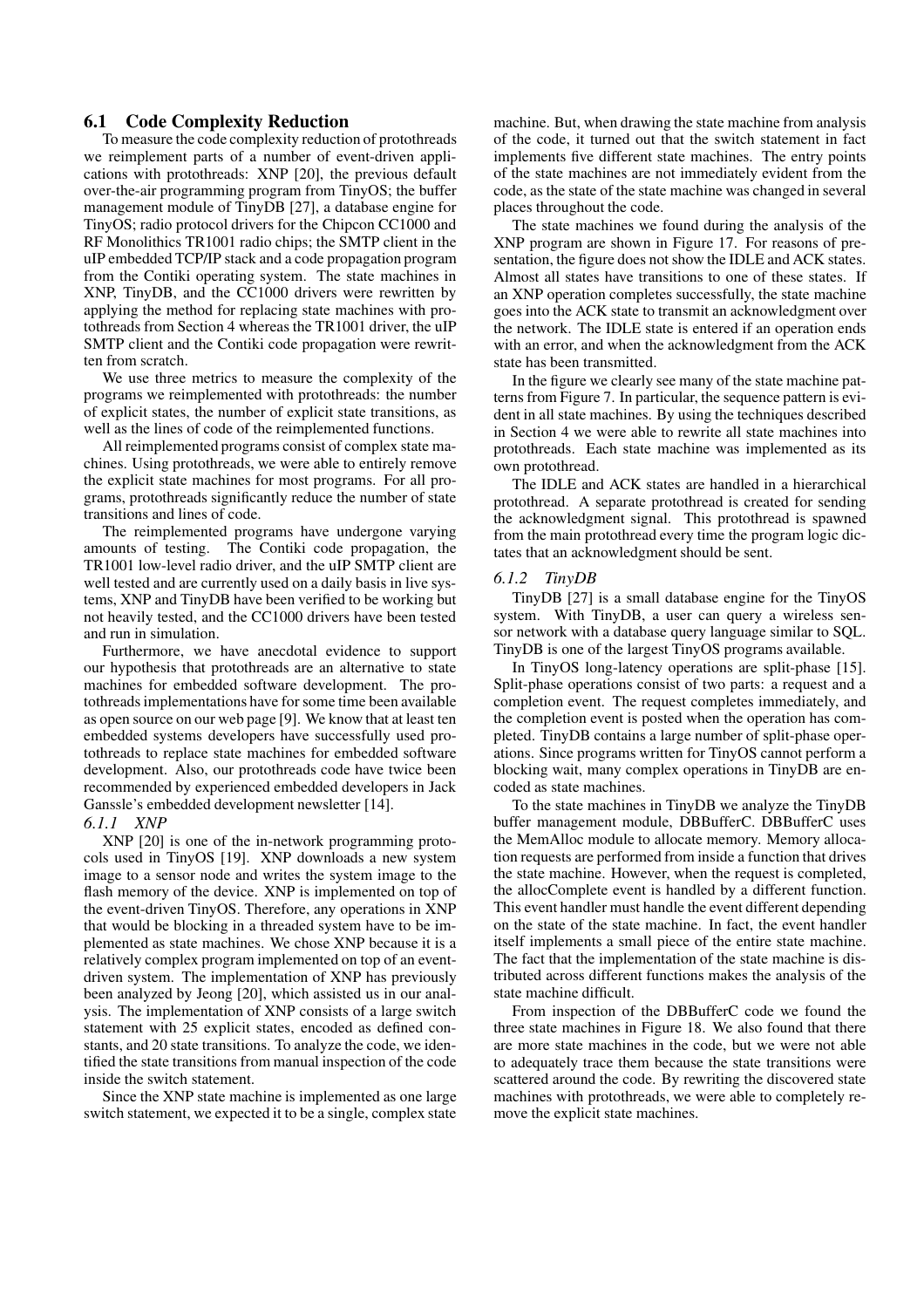

Figure 17. XNP state machines. The names of the states are from the code. The IDLE and ACK states are not shown.



**Figure 18. Three state machines from TinyDB.**

#### *6.1.3 Low Level Radio Protocol Drivers*

The Chipcon CC1000 and RF Monolithics TR1001 radio chips are used in many wireless sensor network devices. Both chips provide a very low-level interface to the radio. The chips do not perform any protocol processing themselves but interrupt the CPU for every incoming byte. All protocol functionality, such as packet framing, header parsing, and MAC protocol must be implemented in software.

We analyze and rewrite CC1000 drivers from the Mantis OS [2] and from SOS [17], as well as the TR1001 driver from Contiki [12]. All drivers are implemented as explicit state machines. The state machines run in the interrupt handlers of the radio interrupts.

The CC1000 driver in Mantis has two explicit state machines: one for handling and parsing incoming bytes and one for handling outgoing bytes. In contrast, both the SOS CC1000 driver and the Contiki TR1001 drivers have only one state machine that parses incoming bytes. The state machine that handles transmissions in the SOS CC1000 driver is shown in Figure 19. The structures of the SOS CC1000 driver and the Contiki TR1001 driver are very similar.

With protothreads we could replace most parts of the state machines. However, for both the SOS CC1000 driver and the Contiki TR1001 drivers, we kept a top-level state machine. The reason for this is that those state machines were not used to implement control flow. The top-level state machine in the SOS CC1000 driver controlled if the driver was currently transmitting or receiving a packet, or if it was finding a synchronization byte.



**Figure 19. Transmission state machine from the SOS CC1000 driver.**

## *6.1.4 uIP TCP/IP Stack*

The uIP TCP/IP stack [10] is designed for memoryconstrained embedded systems and therefore has a very low memory overhead. It is used in embedded devices from well over 30 companies, with applications ranging from picosatellites to car traffic monitoring systems. To reduce the memory overhead uIP follows the event-driven model. Application programs are implemented as event handlers and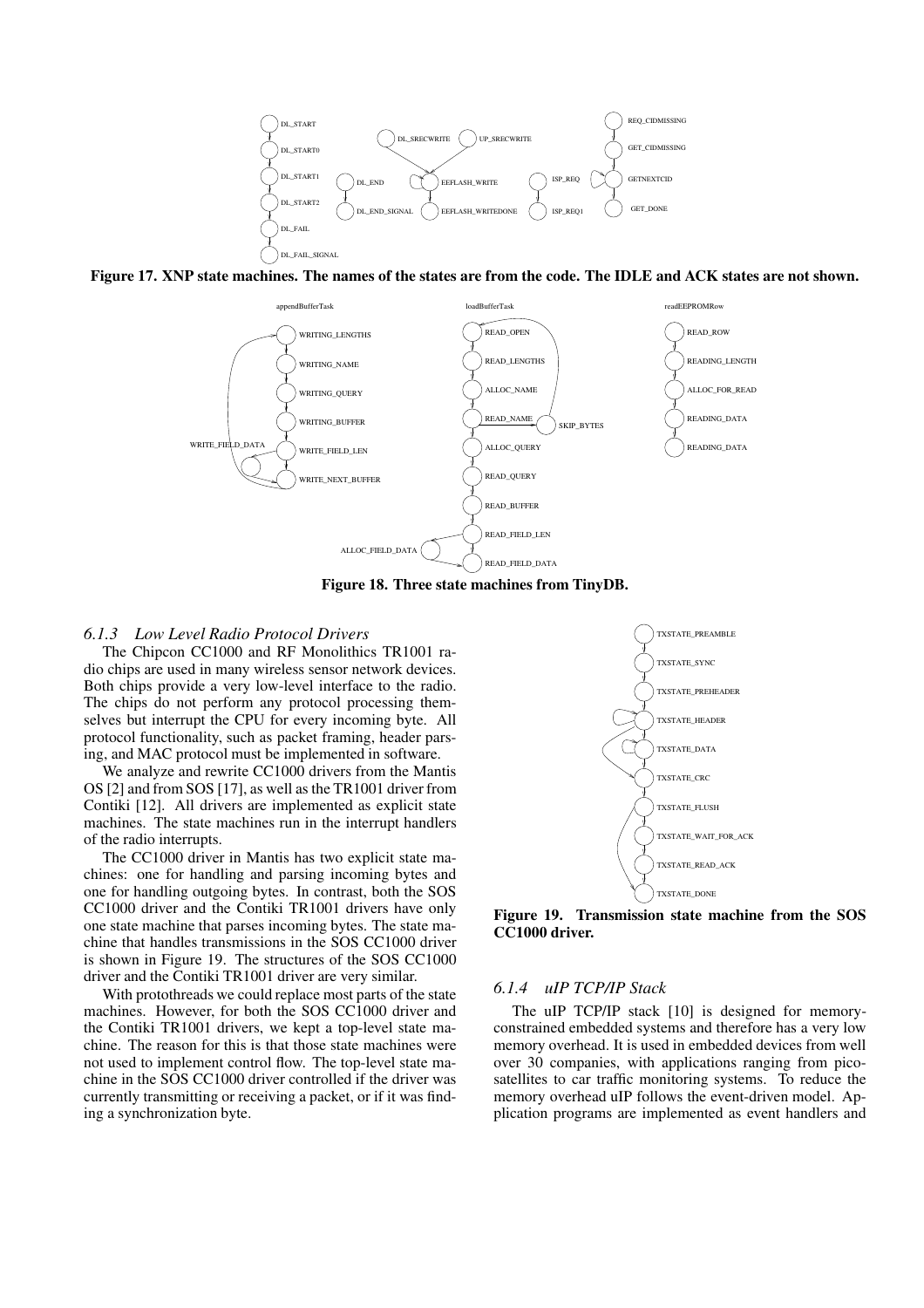|                    | Code size, | Code size, |          |
|--------------------|------------|------------|----------|
|                    | before     | after      |          |
| Program            | (bytes)    | (bytes)    | Increase |
| <b>XNP</b>         | 931        | 1051       | 13%      |
| TinyDB DBBufferC   | 2361       | 2663       | 13%      |
| Mantis CC1000      | 994        | 1170       | 18%      |
| <b>SOS CC1000</b>  | 1912       | 2165       | 13%      |
| Contiki TR1001     | 823        | 836        | 2%       |
| uIP SMTP           | 1106       | 1901       | 72%      |
| Contiki code prop. | 1848       | 1426       | $-23%$   |

**Table 2. Code size before and after rewriting with protothreads.**

to achieve blocking waits, application programs need to be written as explicit state machines. We have rewritten the SMTP client in uIP with protothreads and were able to completely remove the state machines.

## *6.1.5 Contiki*

The Contiki operating system [12] for wireless sensor networks is based on an event-driven kernel, on top of which protothreads provide a thread-like programming style. The first version of Contiki was developed before we introduced protothreads. After developing protothreads, we found that they reduced the complexity of writing software for Contiki.

For the purpose of this paper, we measure the implementation of a distribution program for distributing and receiving binary code modules for the Contiki dynamic loader [11]. The program was initially implemented without protothreads but was later rewritten when protothreads were introduced to Contiki. The program can be in one of three modes: (1) receiving a binary module from a TCP connection and loads it into the system, (2) broadcasting the binary module over the wireless network, and (3) receiving broadcasts of a binary module from a nearby node and loading it into memory.

When rewriting the program with protothreads, we removed most of the explicit state machines, but kept four states. These states keep track in which mode the program is: if it is receiving or broadcasting a binary module.

#### *6.1.6 Results*

The results of reimplementing the programs with protothreads are presented in Table 1. The lines of code reported in the table are those of the rewritten functions only. We see that in all cases the number of states, state transitions, and lines of code were reduced by rewriting the programs with protothreads. In most cases the rewrite completely removed the state machine. The total average reduction in lines of code is 31%. For the programs rewritten by applying the replacement method from Section 4 (XNP, TinyDB, and the CC1000 drivers) the average reduction is 23% and for the programs that were rewritten from scratch (the TR1001 driver, the uIP SMTP client, and the Contiki code propagation program) the average reduction is 41%.

Table 2 shows the compiled code size of the rewritten functions when written as a state machine and with protothreads. We see that the code size increases in most cases, except for the Contiki code propagation program. The average increase for the programs where the state machines were replaced with protothreads by applying the method

|                          | State   | Proto- |               |
|--------------------------|---------|--------|---------------|
|                          | machine |        | thread Thread |
| Contiki TR1001 driver    |         |        |               |
| Contiki code propagation |         |        |               |

**Table 3. Memory overhead in bytes for the Contiki TR1001 driver and the Contiki code propagation on the MSP430, implemented with a state machine, a protothread, and a thread.**

from Section 4 is 14%. The Contiki TR1001 driver is only marginally larger when written with protothreads. The uIP SMTP client, on the other hand, is significantly larger when written with protothreads rather than with a state machine. The reason for this is that the code for creating SMTP message strings could be optimized through code reuse in the state machine-based implementation, something which was not possible in the protothreads-based implementation without significantly sacrificing readability. In contrast with the uIP SMTP client, the Contiki code propagation program is significantly smaller when written with protothreads. Here, it was possible to optimize the protothreads-based code by code reuse, which was not readily possible in the state machine-based implementation.

We conclude that protothreads reduce the number of states and state transitions and the lines of code, at the price of an increase in code size. The size of the increase, however, depends on the properties of the particular program rewritten with protothreads. It is therefore not possible to draw any general conclusions from measured increase in code size.

# **6.2 Memory Overhead**

We measured the stack size required for the Contiki TR1001 driver and the Contiki code propagation mechanism running on the MSP430 microcontroller. We measure the stack usage by filling the stack with a known byte pattern, running the TR1001 driver, and inspecting the stack to see how much of the byte pattern that was overwritten.

Neither the Contiki code propagation mechanism nor the Contiki TR1001 driver use the stack for keeping state in program variables. Therefore the entire stack usage of the two programs when running as threads is overhead.

We compare the memory overhead of the Contiki TR1001 driver and the Contiki code propagation running as threads with the memory overhead of a state machine and protothreads in Table 3.

# **6.3 Run-time Overhead**

To evaluate the run-time overhead of protothreads we counted the machine code instruction overhead of protothreads, compared to a state machine, for the MSP430 and the AVR microcontrollers. Furthermore, we measured the execution time for the driver for the TR1001 radio chip from Contiki, implemented both as a state machine and as a protothread. We also compare the numbers with measurements on a cooperative multi-threading implementation of said program. We used the cooperative user space multi-threading library from Contiki [12] which is a standard stack-switching multi-threading library.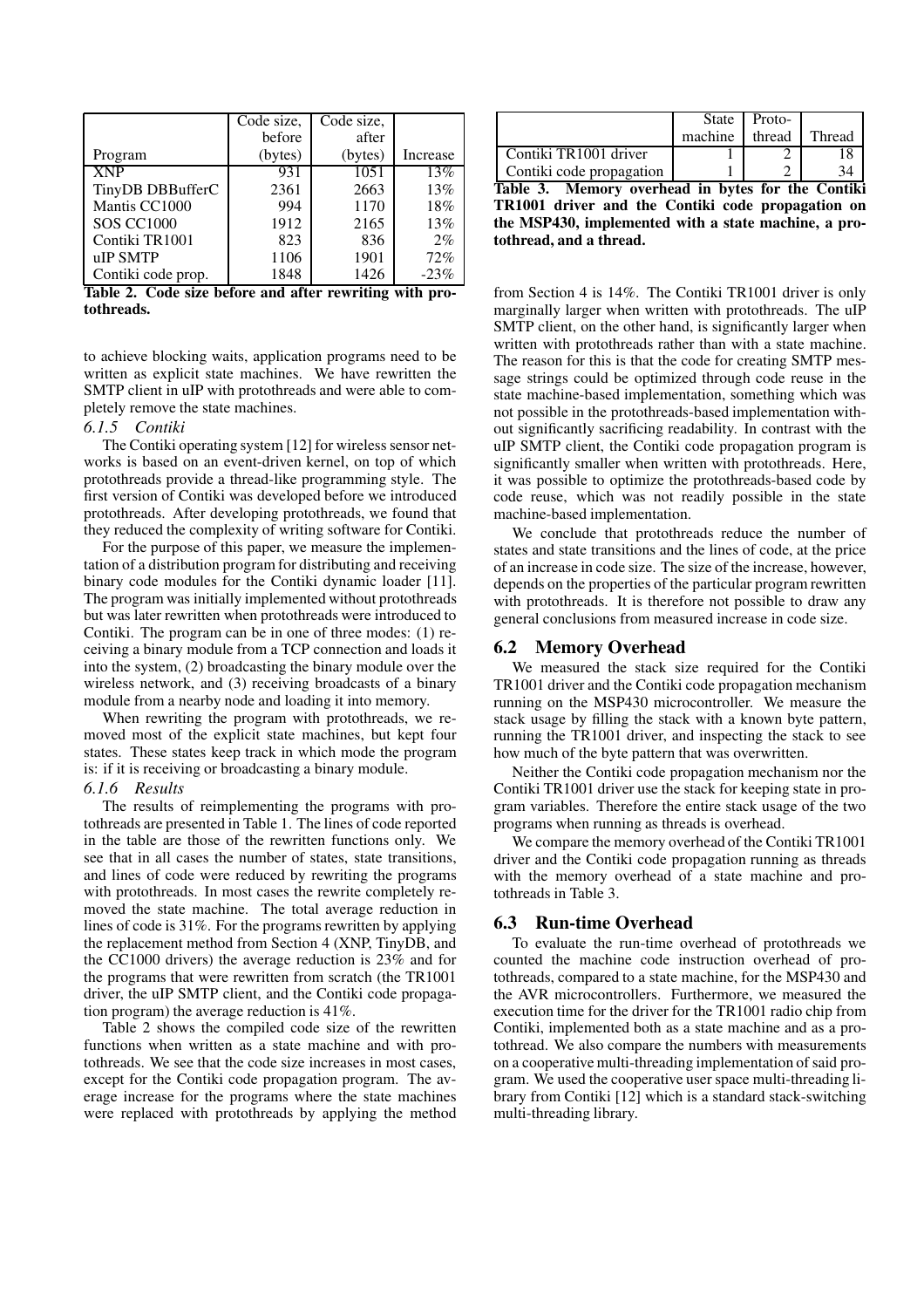|                          | States, | States, | Transitions, | Transitions, | Lines of     | Lines of    | Reduction, |
|--------------------------|---------|---------|--------------|--------------|--------------|-------------|------------|
| Program                  | before  | after   | before       | after        | code, before | code, after | percentage |
| <b>XNP</b>               | 25      | -       | 20           |              | 222          | 152         | 32%        |
| TinyDB                   | 23      | -       | 24           |              | 374          | 285         | 24%        |
| Mantis CC1000 driver     | 15      |         | 19           |              | 164          | 127         | 23%        |
| SOS CC1000 driver        | 26      |         | 32           | 14           | 413          | 348         | 16%        |
| Contiki TR1001 driver    | 12      |         | 32           |              | 152          | 77          | 49%        |
| uIP SMTP client          | 10      |         | 10           |              | 223          | 122         | 45%        |
| Contiki code propagation | 6       |         |              |              | 204          | 144         | 29%        |

Table 1. The number of explicit states, explicit state transitions, and lines of code before and after rewriting with **protothreads.**

|               | State   | Proto- | Yielding    |
|---------------|---------|--------|-------------|
|               | machine | thread | protothread |
| <b>MSP430</b> |         |        |             |
| AV R          | 23      |        | 1.          |

**Table 4. Machine code instructions overhead for a state machine, a protothread, and a yielding protothread.**

#### *6.3.1 Machine Code Instruction Overhead*

To analyze the number of additional machine code instructions in the execution path for protothreads compared to state machines, we compiled our program using the GCC C compiler version 3.2.3 for the MSP430 microcontroller and GCC version 3.4.3 for the AVR microcontroller.

With manual inspection of the generated object machine code we counted the number of machine code instructions needed for the switch and case statements in a state machine function and for the protothread operations in a protothread function. The results are given in Table 4. The absolute overhead for protothreads over the state machine is very small: three machine code instructions for the MSP430 and 11 for the AVR. In comparison, the number of instructions required to perform a context switch in the Contiki implementation of cooperative multi-threading is 51 for the MSP430 and 80 for the AVR.

The additional instructions for the protothread in Table 4 are caused by the extra case statement that is included in the implementation of the PT BEGIN operation.

#### *6.3.2 Execution Time Overhead*

To measure the execution time overhead of protothreads over that of an event-driven state machine, we implemented the low-level radio protocol driver for the RFM TR1001 radio chip from Contiki using both an event-driven state machine and a yielding protothread. We measured the execution time by feeding the driver with data from 1000 valid radio packets and measured the average execution time of the driver's function. The time was measured using a periodic timer interrupt driven by the MSP430 timer A1 at a rate of 1000 Hz. We set the clock speed of the MSP430 digitally controlled oscillator to 2.4576 MHz. For the protothreads-based implementation we measured both the GCC C extension-based and the C switch statement-based implementations of the local continuations operations.

The measurement results are presented in Table 5. We see that the average execution time overhead of protothreads is low: only about five cycles per invocation for the GCC C extension-based implementation and just over ten cycles per invocation for the C switch-based implementation. The results are consistent with the machine code overhead in Table 4. We also measured the execution time of the radio driver rewritten with cooperative multi-threading and found it to be approximately three times larger than that of the protothread-based implementation because of the overhead of the stack switching code in the multi-threading library.

Because of the low execution time overhead of protothreads we conclude that protothreads are usable even for interrupt handlers with tight execution time constraints.

### **7 Discussion**

We have been using the prototype implementations of protothreads described in this paper in Contiki for two years and have found that the biggest problem with the prototype implementations is that automatic variables are not preserved across a blocking wait. Our workaround is to use static local variables rather than automatic variables inside protothreads. While the use of static local variables may be problematic in the general case, we have found it to work well for Contiki because of the small scale of most Contiki programs. Also, as many Contiki programs do not need to be reentrant, the use of static local variables work well.

Code organization is different for programs written with state machines and with protothreads. State machine-based programs tend to consist either of a single large function containing a large state machine or of many small functions where the state machine is difficult to find. On the contrary, protothreads-based programs tend to be based around a single protothread function that contains the high-level logic of the program. If the underlying event system calls different functions for every incoming event, a protothreads-based program typically consists of a single protothread function and a number of small event handlers that invoke the protothread when an event occurs.

#### **8 Related Work**

Research in the area of software development for sensor networks has led to a number of new abstractions that aim at simplifying sensor network programming [1, 4]. Approaches with the same goal include virtual machines [25] and macroprogramming of sensors [16, 29, 37]. Protothreads differ from these sensor network programming abstractions in that we target the difficulty of low-level event-driven programming rather than the difficulty of developing application software for sensor networks.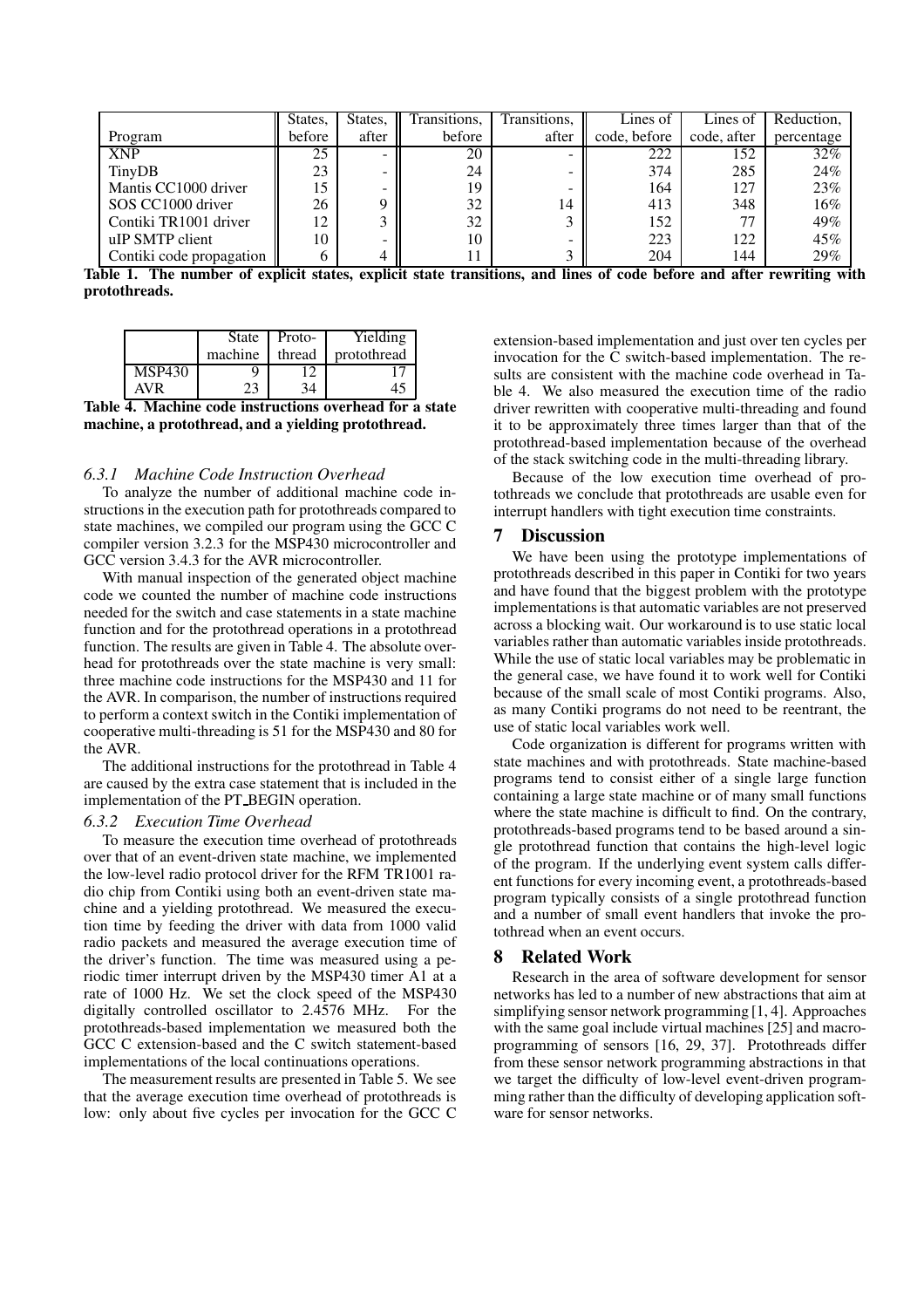|               | State   | Protothreads.          | Protothreads, C  | State    | Protothreads,   | Protothreads, C    |
|---------------|---------|------------------------|------------------|----------|-----------------|--------------------|
| Compiler      | machine | <b>GCC</b> C extension | switch statement | machine  | GCC C extension | switch statement   |
| optimization  | (ms)    | (ms)                   | (ms)             | (cycles) | (cycles)        | (cycles)           |
| Size $(-Os)$  | 9.0373  | ).0397                 | 0.0434           | 91.67    | 97.56           | $\overline{106.7}$ |
| Speed $(-O1)$ | 0.0369  | 0.0383                 | 0.0415           | 90.69    | 94.12           | 102.0              |

Table 5. Mean execution time in milliseconds and processor cycles for a single invocation of the TR1001 input driver **under Contiki on the MSP430 platform.**

Kasten and Römer [21] have also identified the need for new abstractions for managing the complexity of eventtriggered state machine programming. They introduce OSM, a state machine programming model based on Harel's StateCharts[18] and use the Esterel language. The model reduces both the complexity of the implementations and the memory usage. Their work is different from protothreads in that they help programmers manage their state machines, whereas protothreads are designed to reduce the number of state machines. Furthermore, OSM requires support from an external OSM compiler to produce the resulting C code, whereas the prototype implementations of protothreads only make use of the regular C preprocessor.

Simpson [32] describes a cooperative mini-kernel mechanism for C++ which is very similar to our protothreads in that it was designed to replace state machines. Simpson's mechanism also uses a single stack. However, it needs to implement its own stack to track the location of a yield point. In contrast, protothreads do not use a stack, but hold all their state in a 16-bit integer value.

Lauer and Needham [24] proved, essentially, that events and threads are duals of each other and that the same program can be written for either of the two systems. With protothreads, we put this into practice by actually rewriting event-driven programs with blocking wait semantics.

Protothreads are similar to coroutines [22] in the sense that a protothread continues to execute at the point of the last return from the function. In particular, protothreads are similar to asymmetric coroutines [7], just as cooperative multi-threading is similar to asymmetric coroutines. However, unlike coroutines and cooperative multi-threading, protothreads are stackless and can only block at the top level of the protothread function.

Dabek et al. [6] present libasynch, a C++ library that assists the programmer in writing event-driven programs. The library provides garbage collection of allocated memory as well as a type-safe way to pass state between callback functions. However, the libasynch library does not provide sequential execution and software written with the library cannot use language statements to control program flow across blocking calls.

The Capriccio system by von Behren et al. [36] shows that in a memory-rich environment, threads can be made as memory efficient as events. This requires modification to the C compiler so that it performs dynamic memory allocation of stack space during run-time. However, as dynamic memory allocation quickly causes memory fragmentation in the memory-constrained devices for which the protothreads mechanism is designed, dynamic allocation of stack memory is not feasible.

Cunningham and Kohler [5] develop a library to assist programmers of event-driven systems in program analysis, along with a tool for visualizing callback chains, as well as a tool for verifying properties of programs implemented using the library. Their work is different from ours in that they help the programmer manage the state machines for event-driven programs, whereas protothreads are designed to replace such state machines.

Adya et al. [3] discuss the respective merits of eventdriven and threaded programming and present a hybrid approach that shows that the event-driven and multi-threaded code can coexist in a unified concurrency model. The authors have developed a set of adaptor functions that allows event-driven code to call threaded code, and threaded code to call event-driven code, without requiring that the caller has knowledge about the callee's approach.

State machines are a powerful tool for developing realtime systems. Abstractions such as Harel's StateCharts [18] are designed to help developers to develop and manage state machines and are very valuable for systems that are designed as state machines. Protothreads, in contrast, are intended to replace state machines with sequential C code. Also, protothreads do not provide any mechanisms for assisting development of hard real-time systems.

#### **9 Conclusions**

We present protothreads, a novel abstraction for memoryconstrained embedded systems. Due to memory-constraints, such systems are often based on an event-driven model. Experience has shown that event-driven programming is difficult because the lack of a blocking wait abstraction forces programmers to implement control flow with state machines.

Protothreads simplify programming by providing a conditional blocking wait operation, thereby reducing the need for explicit state machines. Protothreads are inexpensive: the memory overhead is only two bytes per protothread.

We develop two prototype protothreads implementations using only C preprocessor and evaluate the usefulness of protothreads by reimplementing some widely used event-driven programs using protothreads. Our results show that for most programs the explicit state machines could be entirely removed. Furthermore, protothreads significantly reduce the number of state transitions and lines of code. The execution time overhead of protothreads is on the order of a few processor cycles. We find the code size of a program written with protothreads to be slightly larger than the equivalent program written as a state machine.

## **Acknowledgments**

This work was partly financed by VINNOVA, the Swedish Agency for Innovation Systems, and the European